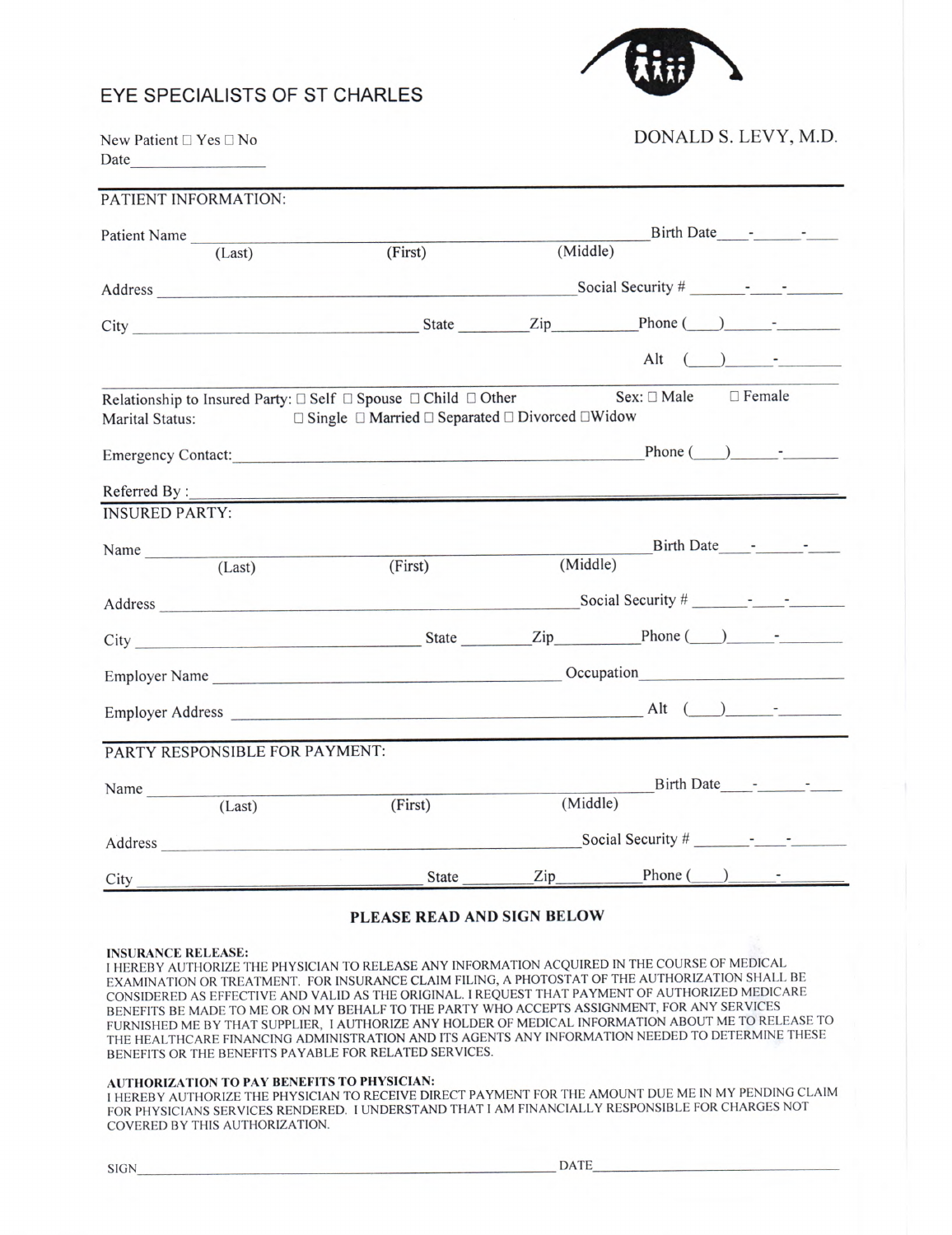| Name: | Today's Date: |
|-------|---------------|
|       |               |

### MEDICAL HISTORY:

Please list all **medicines** which you currently take including supplements:

### ARE YOU ALLERGIC TO ANY MEDICINES/WHICH?

| <b>MEDICAL CONDITIONS</b> | PREVIOUS SURGERIES |
|---------------------------|--------------------|
| 1:                        | 1:                 |
| 2:                        | 2:                 |
| 3:                        | 3:                 |
| 4:                        | 4:                 |
| 5:                        | 5:                 |

### SOCIAL HISTORY:

| Current Occupation/Retired? |                                         |                 |
|-----------------------------|-----------------------------------------|-----------------|
|                             | Do you smoke? Yes-How many packs a day? | How many years? |
|                             | Used to: How many packs a day?          | How many years? |
|                             | When did you quit?                      |                 |
|                             | No-Never smoked                         |                 |
|                             |                                         |                 |

Do you use alcohol? If so, how much?

FAMILY HISTORY: Please list relatives (F,M,Br,Sist,Son, Daugh,A,U,GM,GF) who had serious medical problems including:

| <b>Diabetes</b>      |  |
|----------------------|--|
| <b>Heart Disease</b> |  |
| Stroke               |  |
| High Blood Pressure  |  |

Glaucoma Macular Degeneration Lazy Eye Retinal Disease

| PRIMARY CARE PHYSICIAN | <b>PHONE</b> |  |
|------------------------|--------------|--|
|                        |              |  |

PHARMACY PHONE PLEASE ADD ANYTHING ELSE YOU FEEL YOUR DOCTOR SHOULD KNOW:

TURN OVER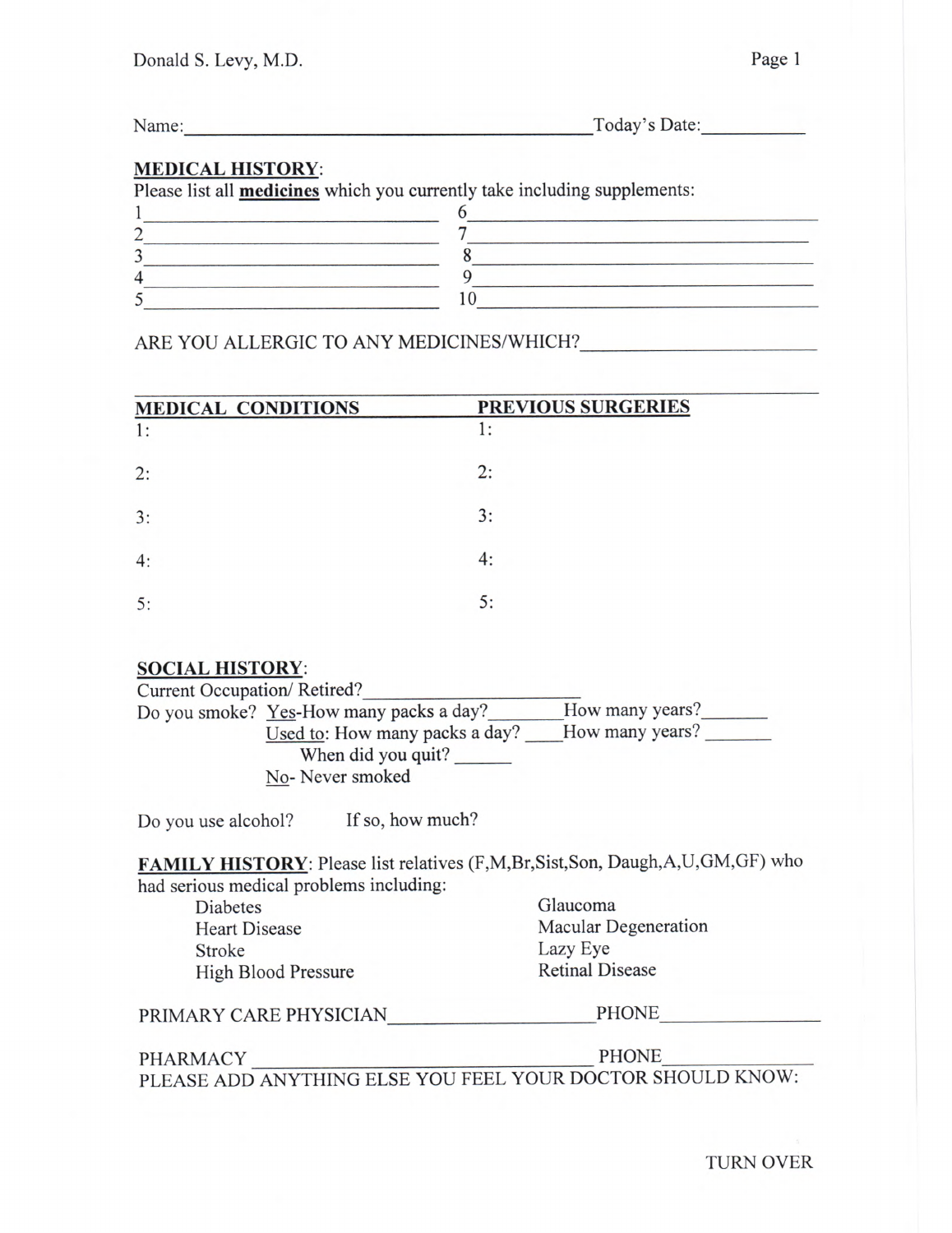Donald S. Levy, M.D. Page 2

Name: Date: Date:

CIRCLE any of the symptoms/problems below that apply to you, or CIRCLE NONE

| Glasses for distance/near, contacts, eye disease/surgery,<br><b>EYE</b><br><b>NONE</b><br>glaucoma, lazy eye, temp loss of vision, dry/gritty eyes, tearing, itching,<br>cataracts, light sensitivity, red/pink eyes, distorted vision, lid<br>bumps/redness, pain |             |                                                                                                                                  |
|--------------------------------------------------------------------------------------------------------------------------------------------------------------------------------------------------------------------------------------------------------------------|-------------|----------------------------------------------------------------------------------------------------------------------------------|
| <b>GENERAL</b>                                                                                                                                                                                                                                                     | <b>NONE</b> | Weight change, fevers/chills, night sweats, high cholesterol,<br>lost appetite, fatigue                                          |
| <b>ENT</b>                                                                                                                                                                                                                                                         | <b>NONE</b> | Ringing in ears, hearing loss, change in voice, nose bleeds                                                                      |
| <b>CARDIO-VASCULAR</b>                                                                                                                                                                                                                                             | <b>NONE</b> | Chest pain/angina, heart attack, foot swelling, blood clots,<br>congestive heart failure, angioplasty/stent, high blood pressure |
| <b>LUNGS</b>                                                                                                                                                                                                                                                       | <b>NONE</b> | Short of breath, asthma, cough/cough blood, use oxygen                                                                           |
| <b>STOMACH</b>                                                                                                                                                                                                                                                     | <b>NONE</b> | Poor appetite, nausea/vomiting, blood in stool, heartburn,<br>hernia, ulcers, prior abdominal surgery, colitis, yellow skin      |
| <b>SKELETAL</b>                                                                                                                                                                                                                                                    | <b>NONE</b> | Joint pain/swelling, arthritis, back pain, weakness, muscle pain                                                                 |
| <b>SKIN</b>                                                                                                                                                                                                                                                        | <b>NONE</b> | Rash, moles, history of basal cell/squamous cell tumors                                                                          |
| <b>NEURO</b>                                                                                                                                                                                                                                                       | <b>NONE</b> | Seizures, stroke/TIA, headaches, loss of consciousness                                                                           |
| <b>ENDOCRINE NONE</b>                                                                                                                                                                                                                                              |             | Diabetes, thyroid problems, always tired, no energy                                                                              |
| <b>BLOOD</b>                                                                                                                                                                                                                                                       | <b>NONE</b> | Anemia, lymphoma, bleeding/bruising                                                                                              |
| <b>GENITOURINARY</b>                                                                                                                                                                                                                                               | <b>NONE</b> | Urine infections, pain/frequency urinating, blood in urine,<br>kidney stones, prostate enlargement/surgery                       |
| <b>BREASTS</b>                                                                                                                                                                                                                                                     | <b>NONE</b> | Lump, pain, nipple discharge,                                                                                                    |
| <b>ALLERGIES NONE</b>                                                                                                                                                                                                                                              |             | Foods, pollen, medicines                                                                                                         |
| <b>PSYCH</b>                                                                                                                                                                                                                                                       | <b>NONE</b> | Depression, anxiety, other                                                                                                       |

Physician use:

<sup>I</sup>have reviewed the above information with this patient at the time of this visit. All others negative

Date: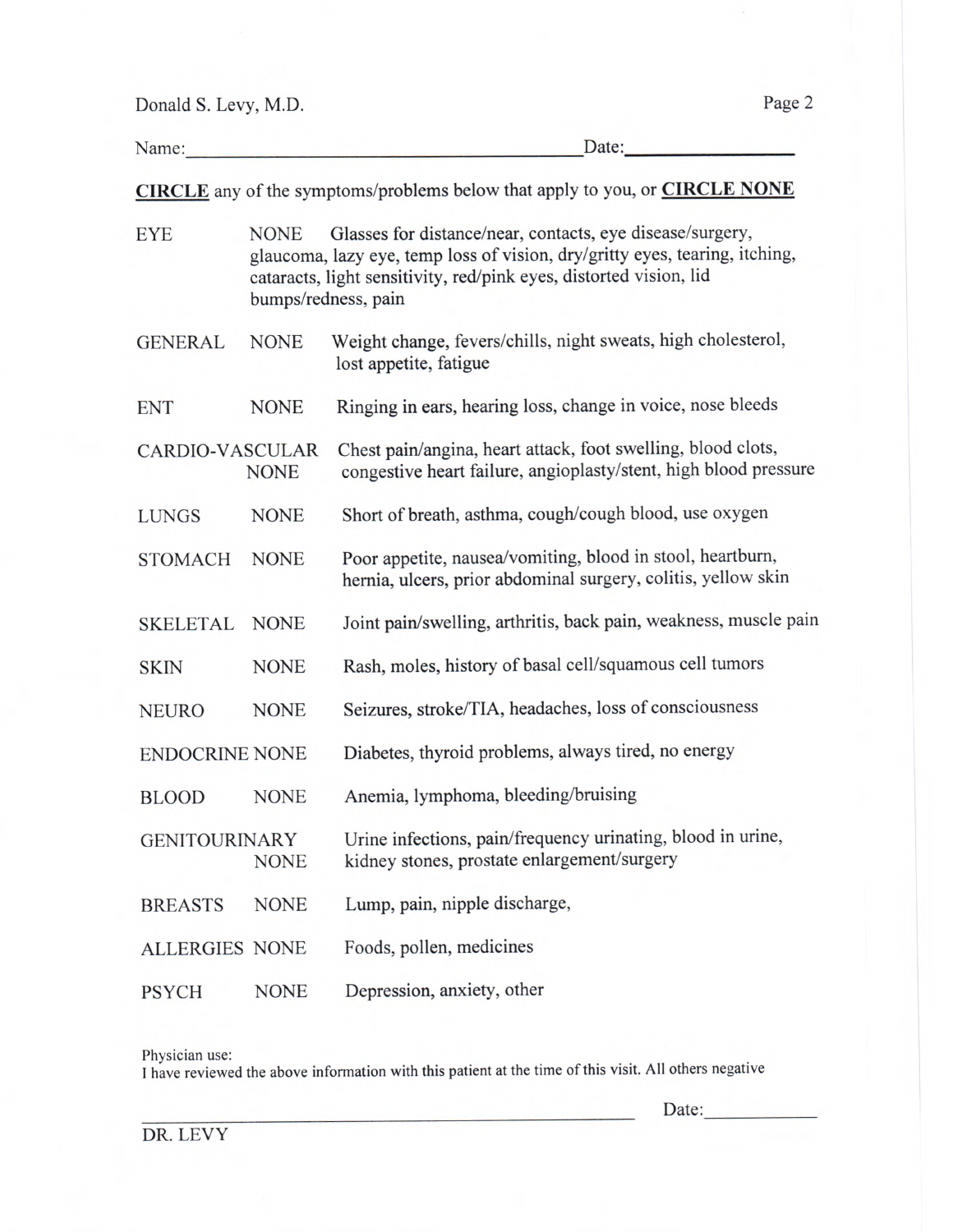## Eye Specialists of St. Charles, LLC Donald S. Levy, M.D.

# \*RECORDS RELEASE\*

|                                                                                   |                    | to: |
|-----------------------------------------------------------------------------------|--------------------|-----|
| Dr. Donald S. Levy, M.D.                                                          |                    |     |
| 330 First Capitol Dr.<br>Medical Building 1<br>Suite 330<br>St. Charles, MO 63301 |                    |     |
| Tel: 636-947-3937<br>Fax: 636-947-9425                                            |                    |     |
| Attention: Crystal                                                                |                    |     |
|                                                                                   |                    |     |
| Print Patient Name/ Date of birth                                                 | Signature and Date |     |
| Received by:                                                                      | Date Sent:         |     |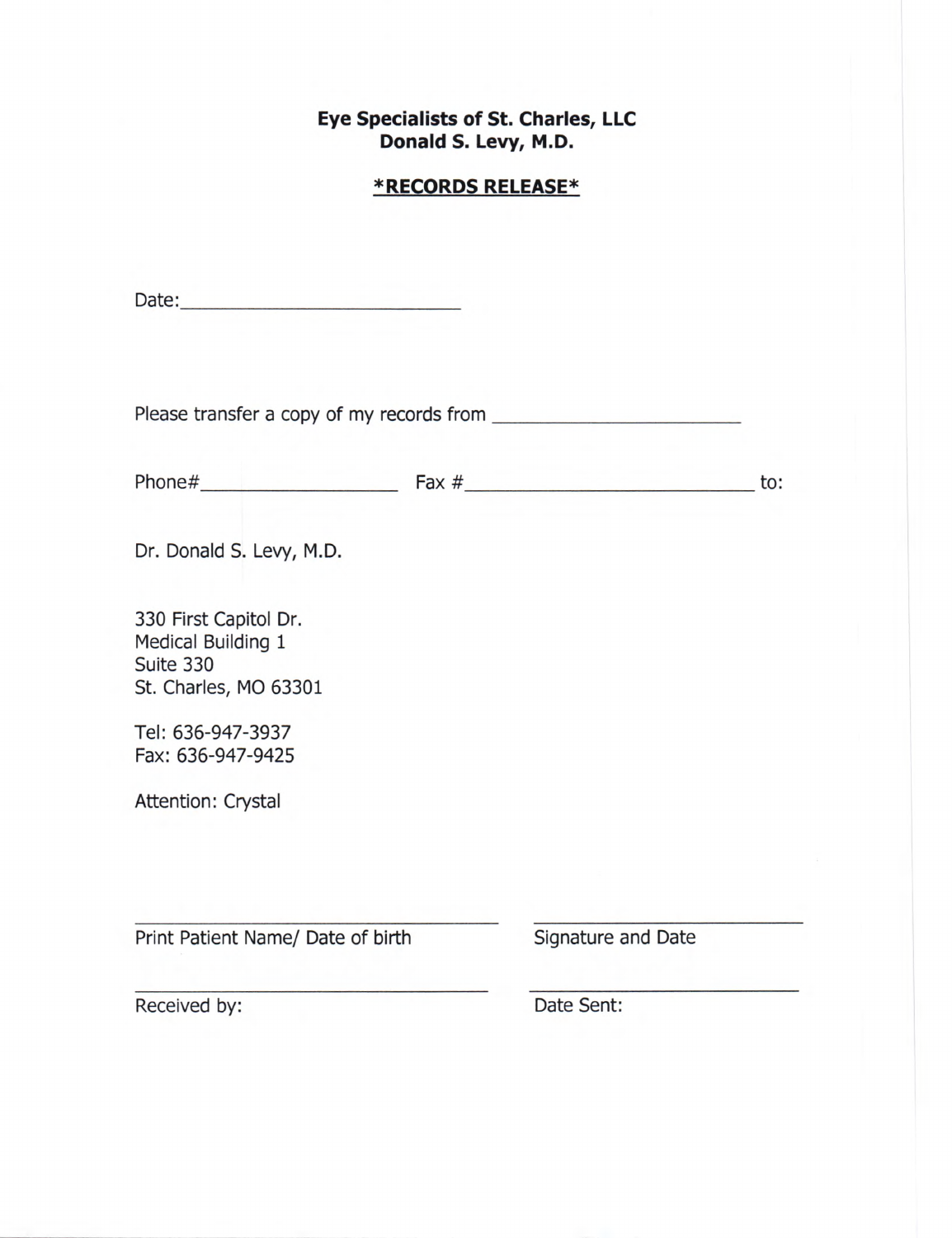# DONALD S. LEVY, M.D.

EYE SPECIALISTS OF ST. CHARLES 330 FIRST CAPITOL DR. SUITE 330 ST. CHARLES, MO 63301 PHONE: 636-947-3937 FAX: 636-947-9425

I give my permission for Dr. Levy and the office staff to release my medical / account information to the following people:

|                          | I decline to release my medical / account information to anyone. |  |
|--------------------------|------------------------------------------------------------------|--|
| Signature                | <b>DATE</b>                                                      |  |
| <b>Please Print Name</b> |                                                                  |  |